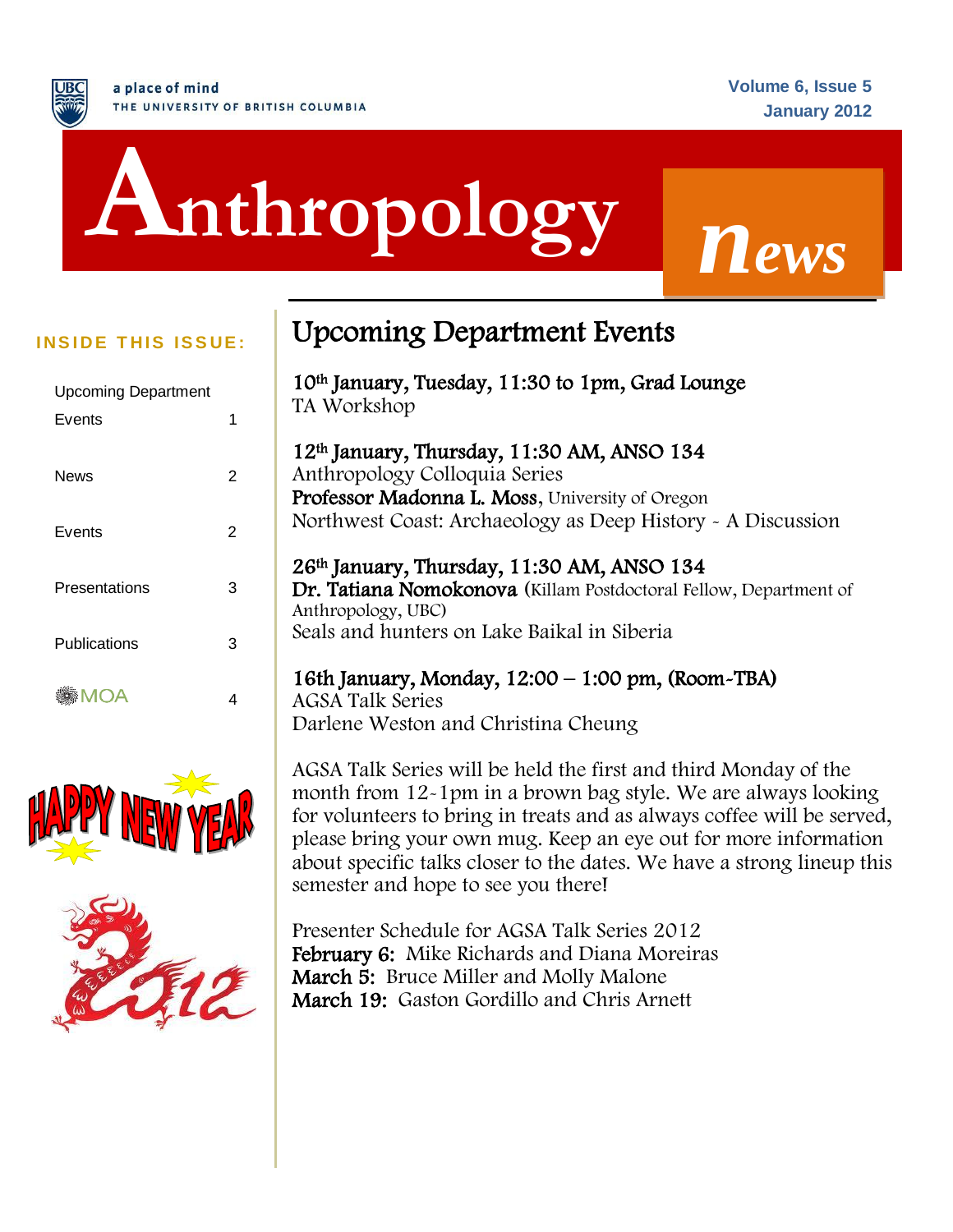# News

Greg Feldman was named Associate Editor for Wiley-Blackwell's International Encyclopedia of Anthropology with responsibility for the domains "Anthropology in the Public Sphere" and "Method and Theory in Anthropology"

### Sonja Luehrmann Secularism Soviet Style

Teaching Atheism and Religion in a Volga Republic

Sonja Luehrmann explores the Soviet atheist effort to build a society without gods or spirits and its afterlife in post-Soviet religious revival. Combining archival research on atheist propaganda of the 1960s and 1970s with ethnographic fieldwork in the autonomous republic of Marij El in Russia's Volga region, Luehrmann examines how secularist culture-building reshaped religious practice and interreligious relations.

"Well conceived from start to finish and likely to become a benchmark in its field. . . . This deeply thoughtful book should appeal to a wide range of readers." —Bruce Grant, New York University.



# Events

Ī The 6th International Festival of Anthropology Film Festival (April 7-8, 2012), Occupy Anthropology! is organized by The Ethnographic Film Unit at UBC in collaboration with The Museum of Anthropology. [http://www.moa.ubc.ca](http://www.moa.ubc.ca/) and the University Neighbourhoods Association<http://www.myuna.ca/>

Call for submissions: We invite filmmakers to submit politically engaged and activist anthropological films that turn the lens on what it means to challenge cultural norms and political authority. We take up the progressive intent and desires of the Movement of the Indignant in Spain and across Europe, the Occupy Together Movement in North America, and the push for real democracy globally. In the swirl of democratizing protests we invite filmmakers to submit projects that take a position on the place of anthropological film in protest and protest in anthropological film.

Please share the info with those who might be interested. Submission Deadline Jan. 20, 2012.

Film Unit membership: Membership in the Film Unit is open to faculty in the Department of Anthropology and graduate students whose research supervisors are Film Unit faculty members. See the people page for details: <http://anthfilm.anth.ubc.ca/people.html>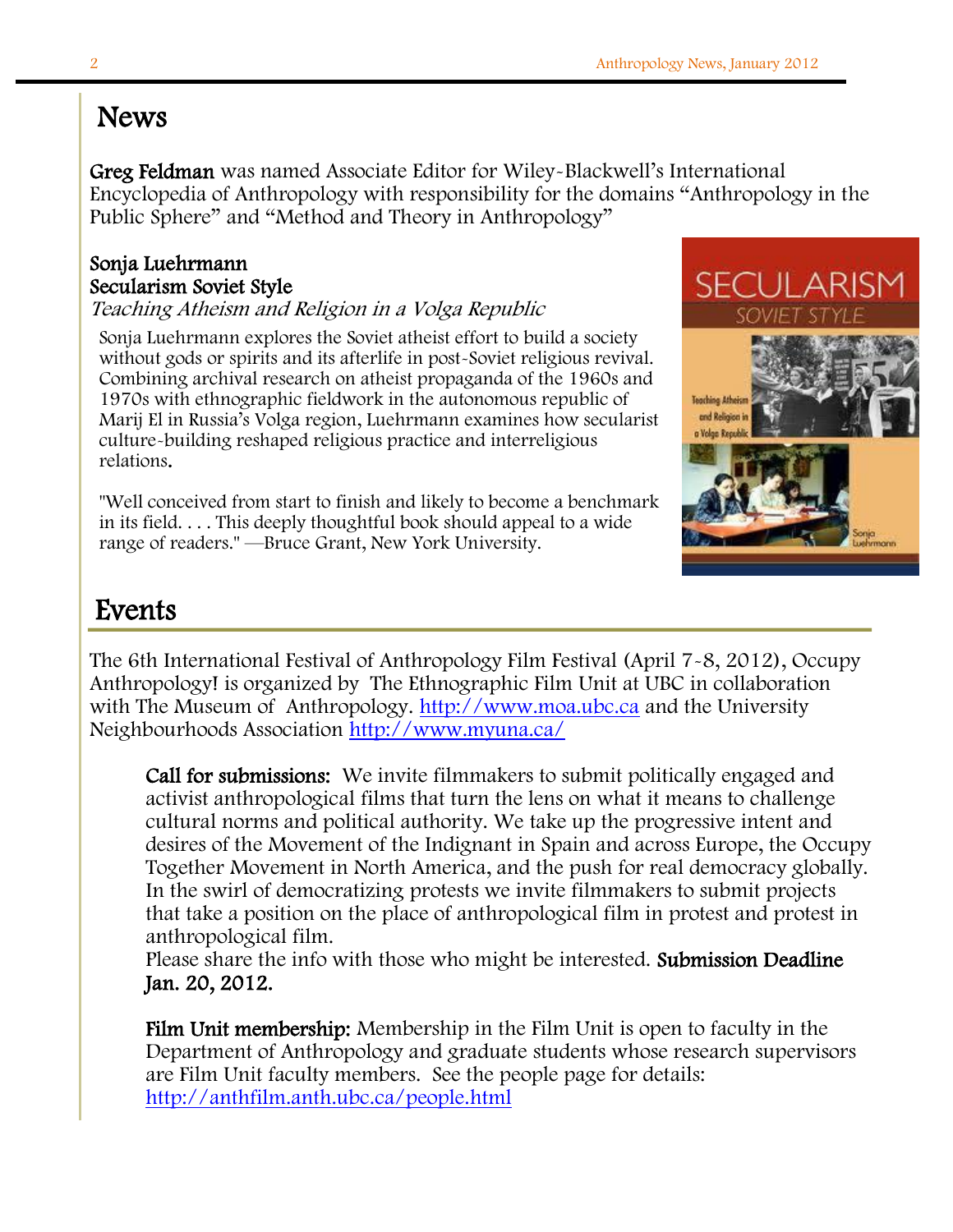## Presentations

#### Bruce Miller

2011 Gave a fifteen minute radio interview on cultural survival with BCIT radio, Evolution 107.9's daily talk show called "For The Record," December 4, 2011.

#### Molly Malone

2011 "Fishing Along the Divide: "Blood Quantum" and Treaty Fishing in the Twenty-First Century." Paper presented at American Anthrpological Association, Annual Meeting, November 18, 2011, Montreal, QC.

#### Greg Feldman

2011 "The Migration Apparatus: Security, Labor, and Policymaking in the European Union" presented at University of Michigan, October 27th.

#### Greg Feldman

2011"Billy and the Apparatus: The Isolating Effects of Managed Migration to the European Union" presented at Harvard University, November 30<sup>th</sup>.

# Publications

j

#### Kirsten Bell and Amy Salmon

2011 What women who use drugs have to say about ethical research: Findings of an exploratory qualitative study, Journal of Empirical Research on Human Research Ethics 6(4): 84-98.

#### Greg Feldman

2011 "If Ethnography is More than Participant-Observation, then Relations are More than Connections: The Case for Nonlocal Ethnography in a World of Apparatus" Anthropological Theory 11(4): 375-395.

#### Greg Feldman

2011 "Europe's Border Control with a Humanitarian Face" Middle East Report 261: 14-17.

#### Greg Feldman

2011 "Illuminating the Apparatus: Steps toward a Nonlocal Ethnography of Global Governance." In Policy Worlds: Anthropology and the Anatomy of Contemporary Power. Cris Shore, Susan Wright, and Davide Pero, eds. pp. 32-49. Berghahn Books: New York and London.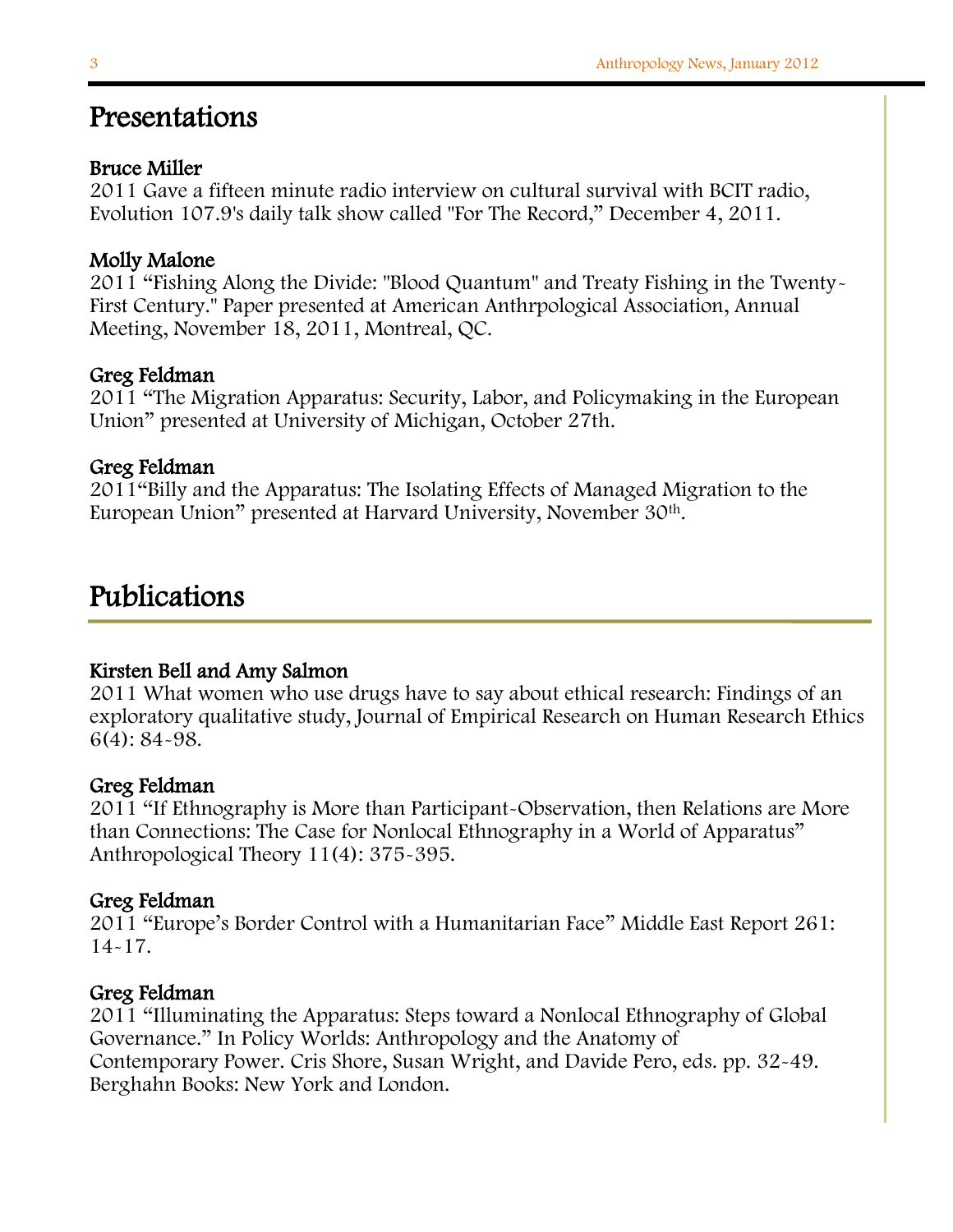#### l, **Department of Anthropology**

 6303 N.W. Marine Drive Vancouver, BC, V6T1Z1

 $\overline{\phantom{a}}$  $\ddot{\phantom{0}}$  **E-mails:** [Anth.Dept@ubc.ca](mailto:Anth.Dept@ubc.ca) **Phone:** 604-822-2878 **Fax:** 604-822-6161

[Anth.Grad@ubc.ca](mailto:anth.grad@ubc.ca) [Anth.Ugrad@ubc.ca](mailto:Anth.Ugrad@ubc.ca)

#### **[http://www.anth.ubc.ca](http://www.anth.ubc.ca/)**





**Anthropology News** is issued monthly

Please send future contributions to: [anth.head@ubc.ca](mailto:anth.head@ubc.ca)

Editors: E. Asuncion & J. Barker

#### Bruce Granville Miller

2011 Review of Defying the Odds: The Tule River Tribe's Struggle for Sovereignty in Three Centuries by Gelya Frank and Carole Goldberg. American Anthropologist 113 (4): 671-672.

#### Bruce Granville Miller

2011 Central Coast Salish" and "Native People of the Northwest Coast." Entries in the Canadian Encyclopedia. the Historica Foundation of Canada.

#### Rafael Wainer

 news.org/index.php/2011/12/12/december-sma-news/ 2011 Death, Dying, and Biomedicine: "Thinking with Film" as a Teaching Resource for Medical Anthropologists. Anthropology News. Society for Medical Anthropology Section. December 2011. url: http://www.anthropology-

#### $\overline{a}$ Museum of Anthropology

I MOA Curator Tours: Tuesdays, starting January 10, 1-2 pm (free with regular admission). Learn about a different aspect of MOA's collections from a different curator every week: Jan 10, Bill McLennan; Jan 17, Jill Baird; Jan 24, Pam Brown; Jan 31, Mauray Toutloff.

#### The Sounding Museum: The Way of the Mask

Hein Schoer Soundscape creator and musician PhD student and researcher at the Fontys School of the Arts Tilburg, Netherlands Where: UBC Museum of Anthropology, Community lounge When: Tuesday, January 10, 2012 at 2:00 – 3:30 pm

Through his ongoing project, The Sounding Museum, Netherlands-based researcher Hein Schoer investigates the potential of "cultural soundscape" production for art, research, and education in the museum. For the Nordamerika Native Museum (NONAM) in Zurich, Hein created a multichannel composition, Two Weeks in Alert Bay, working together with Kwakwaka'wakw artists, fishers, teachers, and other community members. He will be discussing the potential of soundscape as a method for presenting intangible heritage to museum audiences, including The Way of the Mask—his forthcoming project with NONAM and the U'mista Cultural Centre. Hein Schoer is a contributing writer to the book, Community Art: The Politics of Trespassing, edited by Paul De Bruyne and Pascal Gicles (Amsterdam, 2011). His research focuses on acoustic ecology, museum and hearing pedagogy, surround field recording, interdisciplinary field practice, and multi-sensual exhibition design.

For more information, contact Karen Duffek, Curator, Contemporary Visual Arts, MOA[: karen.duffek@ubc.ca,](mailto:karen.duffek@ubc.ca) or 604-822-4604.

Please visit<http://www.moa.ubc.ca/> for complete listings of MOA Events.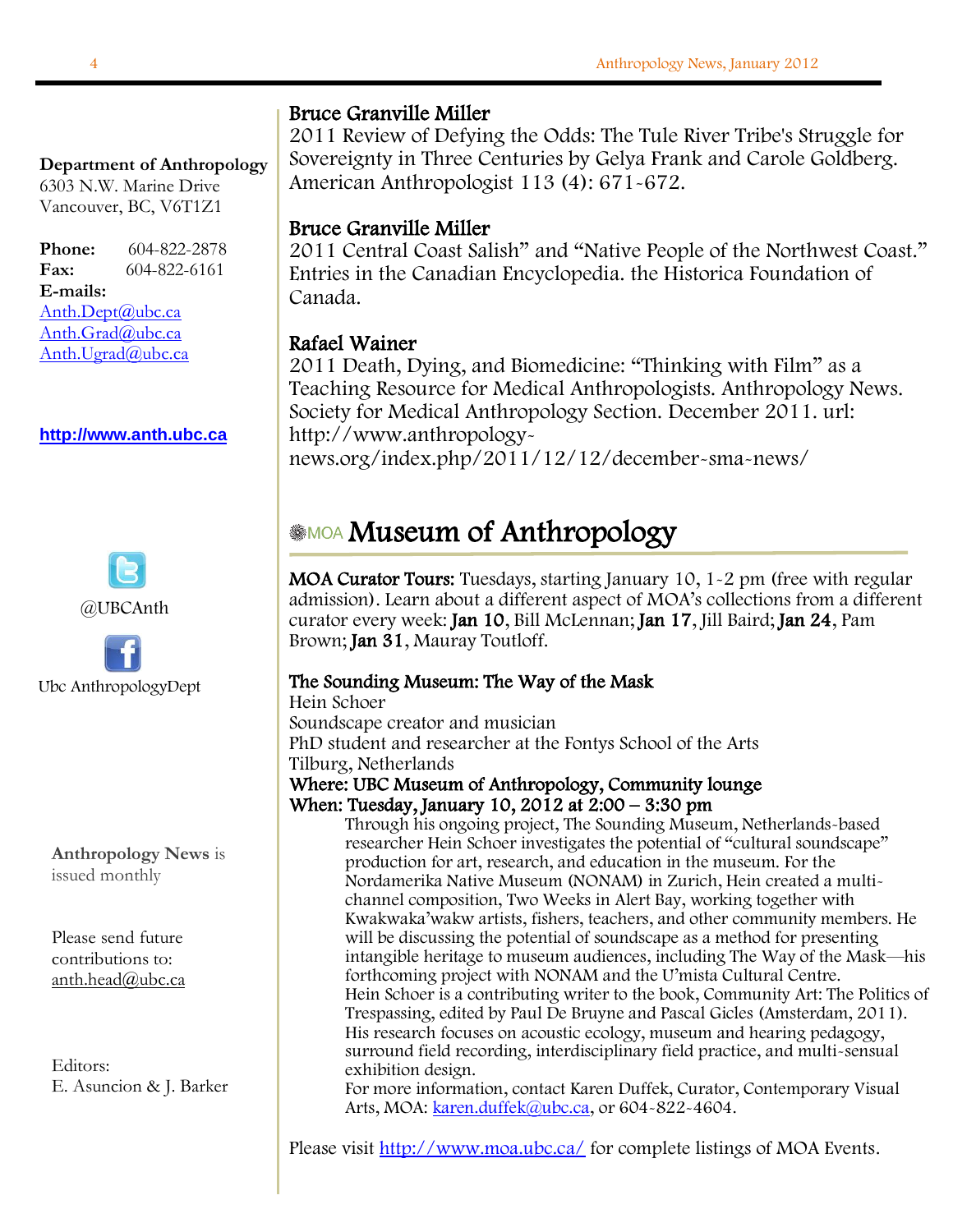Memo Department of Anthropology 6303 NW Marine Drive Vancouver, B.C. V6T 1Z1

\_\_\_\_\_\_\_\_\_\_\_\_\_\_\_\_\_\_\_\_\_\_\_\_\_\_\_\_\_\_\_\_\_\_\_\_\_\_\_\_\_\_\_\_\_\_\_\_\_\_\_\_\_\_\_\_\_\_\_\_\_\_\_\_

\_\_\_\_\_\_\_\_\_\_\_\_\_\_\_\_\_\_\_\_\_\_\_\_\_\_\_\_\_\_\_\_\_\_\_\_\_\_\_\_\_\_\_\_\_\_\_\_\_\_\_\_\_\_\_\_\_\_\_\_\_\_\_\_

Date: 10th January 2012

To: Anthropology Faculty, Sessional Faculty, Anthropology Ph. D. Candidates

From: Bill McKellin, Anthropology Undergraduate Studies Committee [mcke@interchange.ubc.ca](mailto:mcke@interchange.ubc.ca)

Re: Anthropology Sessional Teaching—Summer 2012

The Anthropology Undergraduate Studies Committee seeks applicants for sessional Summer 2012 day and evening appointments. Salary depends on rank and experience.

Applicants must hold a Ph. D. or have been advanced to full candidacy by the application deadline. Ph. D. candidates at UBC must have the authorization of the Faculty of Graduate Studies to teach as sessional instructors. The settlement of any outstanding fees may be a precondition for such authorization.

Appointment is subject to budgetary funding and a minimum enrollment of 35 students is normally required by the Faculty of Arts; courses with enrollments below that number will be cancelled.

For up to date schedule information, please check: [http://www.students.ubc.ca](http://www.students.ubc.ca/)